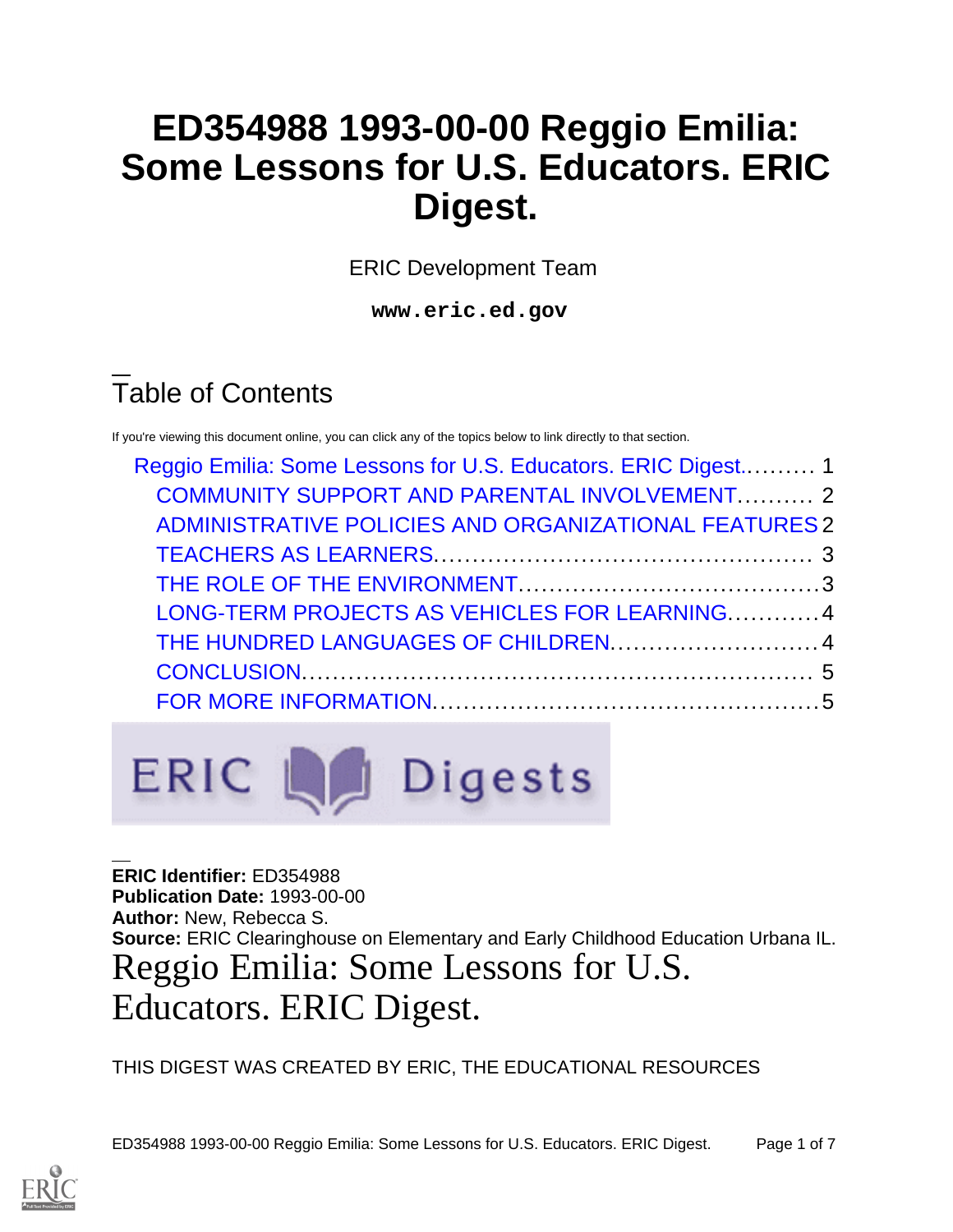#### INFORMATION CENTER. FOR MORE INFORMATION ABOUT ERIC, CONTACT ACCESS ERIC 1-800-LET-ERIC

During the past several decades, U.S. educators have increasingly turned their attention to other nations' policies and practices to inform deliberations on American child care and early education. One internationally acclaimed program that supports and challenges American notions of appropriate early education is the municipal early childhood program in Reggio Emilia, Italy. For the past 25 years, this affluent northern Italian community has committed 12% of the town budget to the provision of high quality child care for children six years and under. Today the community boasts 22 preprimary schools and 14 infant-toddler centers serving about half of the city's young children.

There is much about Reggio Emilia's approach to child care and education that distinguishes it from other efforts both inside and outside of Italy and that attracts worldwide attention. Of special interest is the emphasis on children's SYMBOLIC LANGUAGES in the context of a project-oriented curriculum. This feature has been well-documented in two traveling exhibitions. The Reggio Emilia approach is made possible through a carefully articulated and collaborative approach to the care and education of young children.

#### <span id="page-1-0"></span>COMMUNITY SUPPORT AND PARENTAL INVOLVEMENT

Reggio Emilia's tradition of community support for families with young children expands on Italy's cultural view of children as the collective responsibility of the state. In Reggio Emilia, the infant/toddler and preprimary program is a vital part of the community, as reflected in the high level of financial support. Community involvement is also apparent in citizen membership in LA CONSULTA, a school committee that exerts significant influence over local government policy.

The parents' role mirrors the community's, at both the schoolwide and the classroom level. Parents are expected to take part in discussions about school policy, child development concerns, and curriculum planning and evaluation. Because a majority of parents--including mothers--are employed, meetings are held in the evenings so that all who wish to participate can do so.

#### <span id="page-1-1"></span>ADMINISTRATIVE POLICIES AND ORGANIZATIONAL FEATURES

The administration of the Reggio Emilia early childhood program is moderately representative of other Italian community-based programs. A head administrator, who reports directly to the town council, works with a group of PEDAGOGISTA (curriculum team leaders), each of whom coordinates the efforts of teachers from five or six centers. Each center is staffed with two teachers per classroom (12 children in infant classes, 18

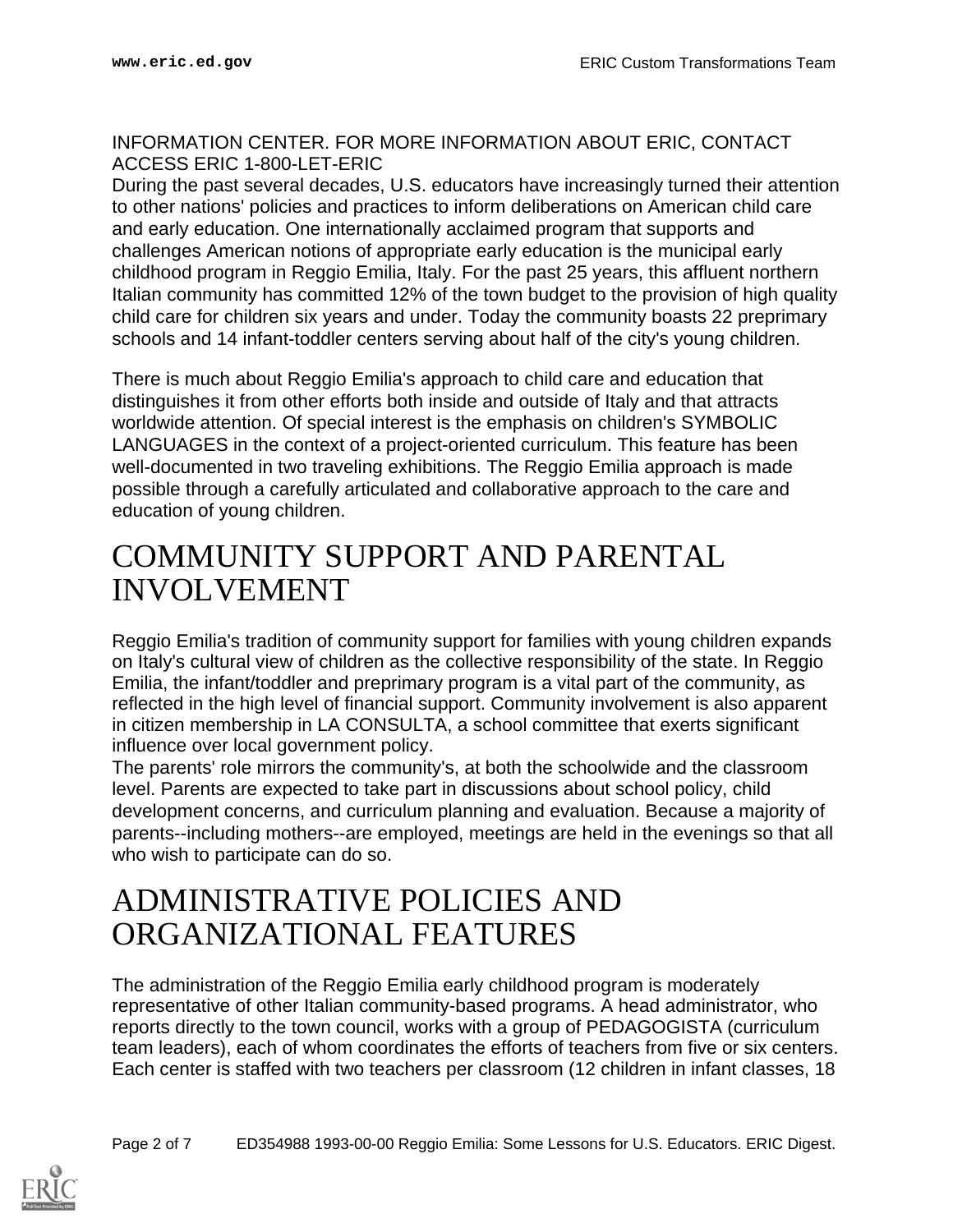in toddler classes, and 24 in preprimary classes), one ATELIERISTA (a teacher trained in the arts who works with classroom teachers in curriculum development and documentation), and several auxiliary staff. There is no principal, nor is there a hierarchical relationship among the teachers. This staffing plan, coupled with the policy of keeping the same group of children and teachers together for a period of three years, facilitates the sense of community that characterizes relationships among adults and children.

Other features of Reggio Emilia's approach to early education that have generated interest among American educators include the concept of teachers as learners, the importance attributed to the role of the environment, the use of long-term projects with small groups of children as the major curriculum strategy, and the emphasis on children's many symbolic languages.

### <span id="page-2-0"></span>TEACHERS AS LEARNERS

Teachers' long-term commitment to enhancing their understanding of children is at the crux of the Reggio Emilia approach. Their resistance to the American use of the term model to describe their program reflects the continuing evolution of their ideas and practices. They compensate for the meager preservice training of Italian early childhood teachers by providing extensive staff development opportunities, with goals determined by the teachers themselves. Teacher autonomy is evident in the absence of teacher manuals, curriculum guides, or achievement tests. The lack of externally imposed mandates is joined by the imperative that teachers become skilled observers of children in order to inform their curriculum planning and implementation.

Teachers routinely divide responsibilities in the class so that one can systematically observe, take notes, and record conversations between children. These observations are shared with other teachers and the ATELIERISTA and parents in curriculum planning and evaluation. Teachers of several schools often work and learn together under the leadership of the PEDAGOGISTA as they explore ways of expanding on children's spontaneous activities.

## <span id="page-2-1"></span>THE ROLE OF THE ENVIRONMENT

The organization of the physical environment is crucial to Reggio Emilia's early childhood program. Major aims in the planning of new spaces and the remodeling of old ones include the integration of each classroom with the rest of the school, and the school with the surrounding community. Classrooms open to a center piazza, kitchens are open to view, and access to the surrounding community is assured through wall-size windows, courtyards, and doors to the outside in each classroom. Entries capture the attention of both children and adults through the use of mirrors (on the walls, floors, and ceilings), photographs, and children's work accompanied by transcriptions of their discussions. These same features characterize classroom interiors, where displays of project work are interspersed with arrays of found objects and classroom materials. In each case, the environment informs and engages the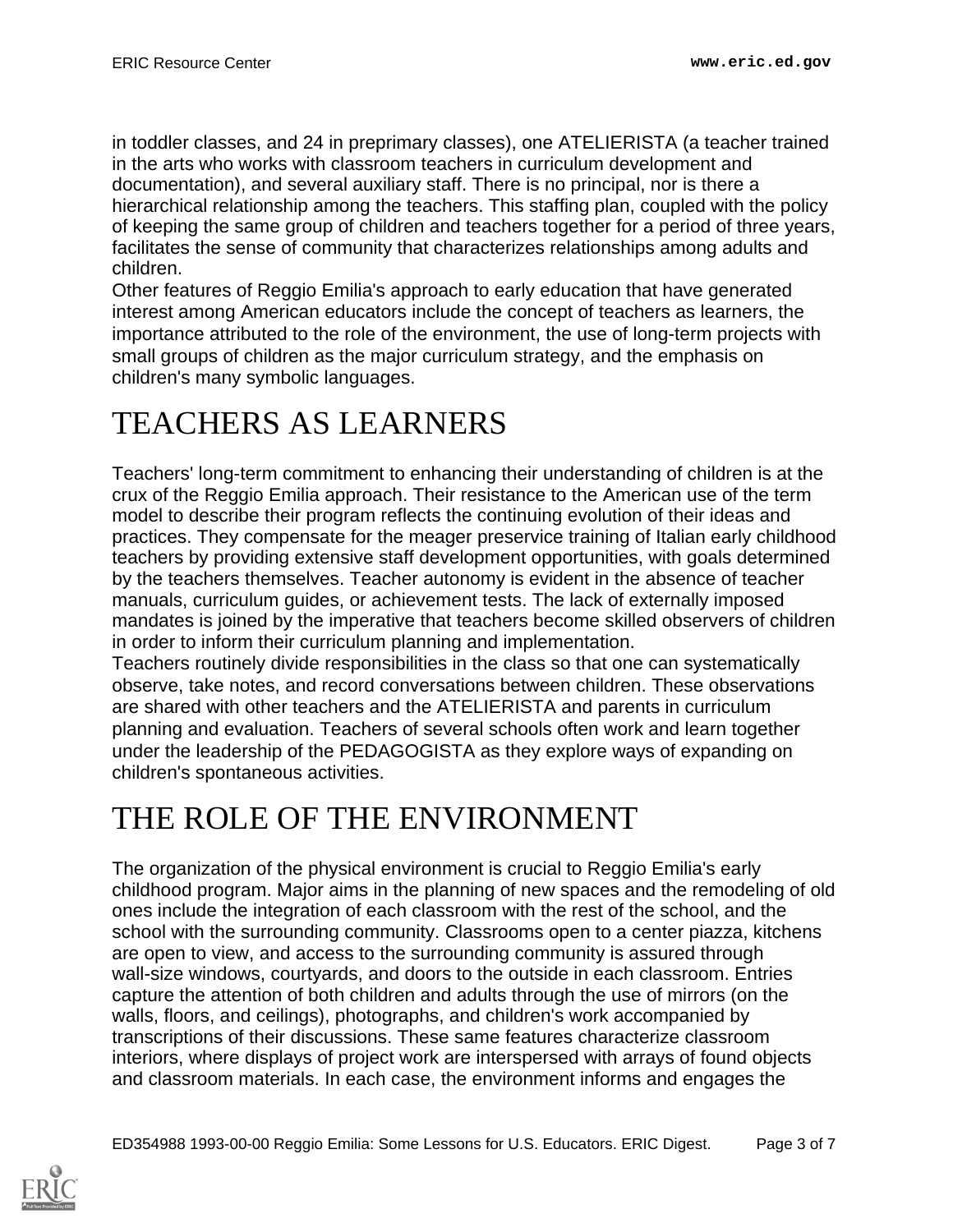viewer.

Other supportive elements of the environment include ample space for supplies, frequently arranged to draw attention to their aesthetic features. In each classroom there are studio spaces in the form of a large, centrally located atelier and a smaller mini-atelier, and clearly designated spaces for large- and small-group activities. Throughout the school, there is an effort to create opportunities for children to interact. Thus, the single dress-up area is in the center piazza; classrooms are connected with phones, passageways or windows; and lunchrooms and bathrooms are designed to encourage playful encounters. It is no wonder that Reggio Emilia teachers refer to the environment as OUR THIRD TEACHER.

#### <span id="page-3-0"></span>LONG-TERM PROJECTS AS VEHICLES FOR LEARNING

The curriculum is characterized by many features advocated by contemporary research on young children, including real-life problem-solving among peers, with numerous opportunities for creative thinking and exploration. Teachers often work on projects with small groups of children, while the rest the class engages in a wide variety of self-selected activities typical of preschool classrooms.

The projects that teachers and children engage in are distinct in a number of ways from those that characterize American teachers' conceptions of unit or thematic studies. The topic of investigation may derive directly from teacher observations of children's spontaneous play and exploration. Project topics are also selected on the basis of an academic curiosity or social concern on the part of teachers or parents, or serendipitous events that direct the attention of the children and teachers. Reggio teachers place a high value on their ability to improvise and respond to children's predisposition to enjoy the unexpected. Regardless of their origins, successful projects are those that generate a sufficient amount of interest and uncertainty to provoke children's creative thinking and problem-solving and are open to different avenues of exploration. Because curriculum decisions are based on developmental and sociocultural concerns, small groups of children of varying abilities and interests, including those with special needs, work together on projects.

Projects begin with teachers observing and questioning children about the topic of interest. Based on children's responses, teachers introduce materials, questions, and opportunities that provoke children to further explore the topic. While some of these teacher provocations are anticipated, projects often move in unanticipated directions as a result of problems children identify. Thus, curriculum planning and implementation revolve around open-ended and often long-term projects that are based on the reciprocal nature of teacher-directed and child-initiated activity.

### <span id="page-3-1"></span>THE HUNDRED LANGUAGES OF CHILDREN

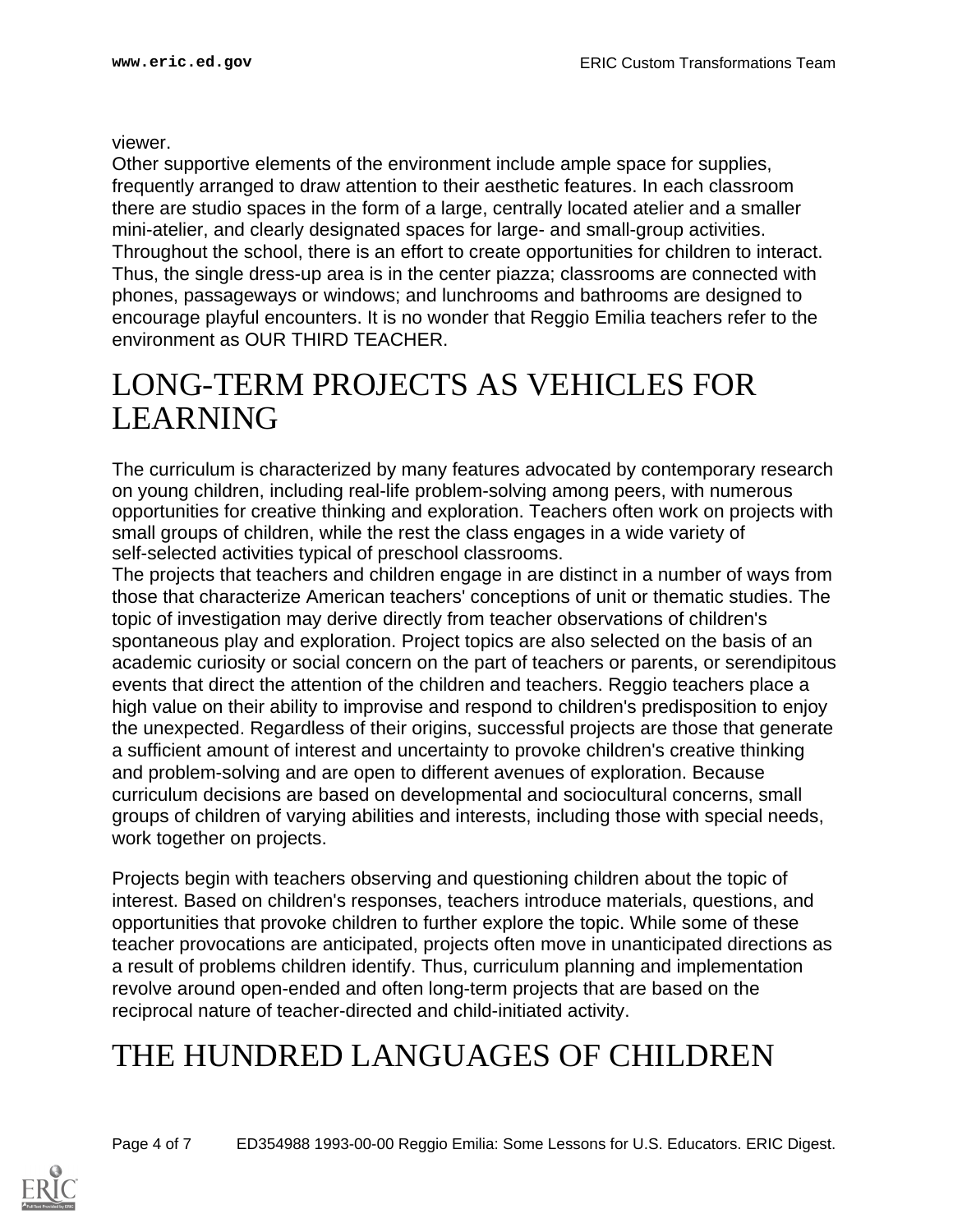As children proceed in an investigation, generating and testing their hypotheses, they are encouraged to depict their understanding through one of many symbolic languages, including drawing, sculpture, dramatic play, and writing. They work together towards the resolution of problems that arise. Teachers facilitate and then observe debates regarding the extent to which a child's drawing or other form of representation lives up to the expressed intent. Revision of drawings (and ideas) is encouraged, and teachers allow children to repeat activities and modify each other's work in the collective aim of better understanding the topic. Teachers foster children's involvement in the processes of exploration and evaluation, acknowledging the importance of their evolving products as vehicles for exchange.

## <span id="page-4-0"></span>**CONCLUSION**

Reggio Emilia's approach to early education reflects a theoretical kinship with Dewey, Piaget, Vygotsky, and Bruner, among others. Much of what occurs in the class reflects a constructivist approach to early education. Yet, Reggio Emilia's approach challenges some American conceptions of teacher competence and developmentally appropriate practice. For example, teachers in Reggio Emilia assert the importance of being confused as a contributor to learning; thus a major teaching strategy is to purposefully allow for mistakes to happen, or to begin a project with no clear sense of where it might end. Another characteristic that is counter to the beliefs of many American educators is the importance of the child's ability to negotiate in the peer group, which renders teacher intervention in children's conflicts minimal. One of the most challenging aspects of the Reggio Emilia approach is the solicitation of multiple points of view regarding children's needs, interests, and abilities, and the concurrent faith in parents, teachers, and children to contribute in meaningful ways to the determination of school experiences. Teachers trust themselves to respond appropriately to children's ideas and interests, they trust children to be interested in things worth knowing about, and they trust parents to be informed and productive members of a cooperative educational team. The result is an atmosphere of community and collaboration that is developmentally appropriate for adults and children alike.

### <span id="page-4-1"></span>FOR MORE INFORMATION

Edwards, C., Gandini, L., and Forman, G. (Eds.) THE HUNDRED LANGUAGES OF CHILDREN: THE REGGIO EMILIA APPROACH TO EARLY

CHILDHOOD EDUCATION. Norwood, NJ: Ablex, 1993.

Forman, G. "Helping Children Ask Good Questions." In B. Neugebauer (Ed.), THE WONDER OF IT: EXPLORING HOW THE WORLD WORKS. Redmond, Washington: Exchange Press, 1989.

Gandini, L. "Not Just Anywhere: Making Child Care Centers into 'Particular' Places." BEGINNINGS (Spring, 1984): 17-20.

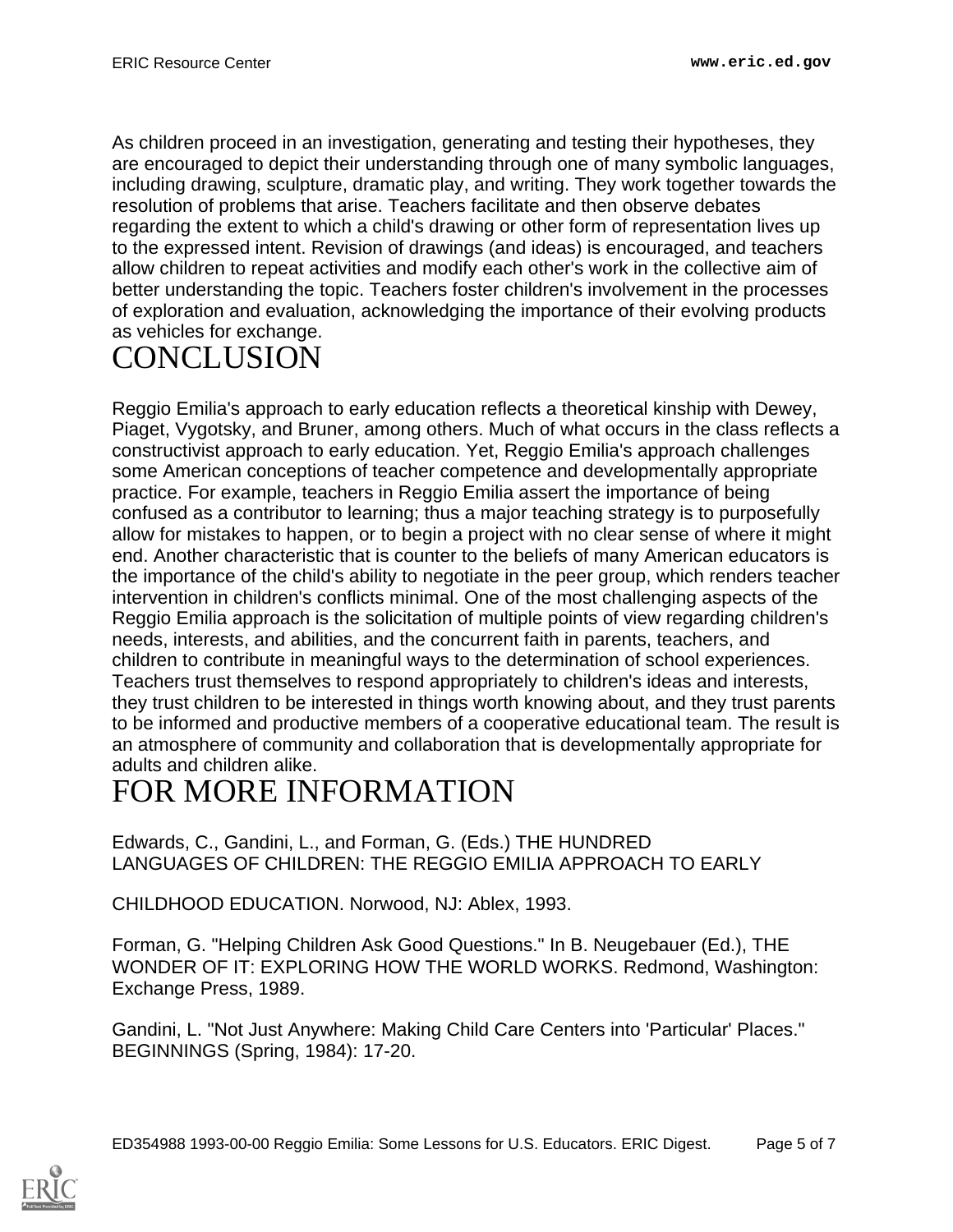Katz, L. "Impressions of Reggio Emilia Preschools." YOUNG CHILDREN 45, 6 (1990): 11-12. EJ 415 420.

New, R. "Excellent Early Education: A City in Italy Has It." YOUNG CHILDREN 45, 6 (1990): 4-10. EJ 415 419.

New, R. "Early Childhood Teacher Education in Italy: Reggio Emilia's Master Plan for 'Master' Teachers." THE JOURNAL OF EARLY CHILDHOOD TEACHER EDUCATION 12 (1991): 3.

New, R. "Projects and Provocations: Preschool Curriculum Ideas from Reggio Emilia." MONTESSORI LIFE (Winter, 1991): 26-28.

New, R. "Italian Child Care and Early Education: AMOR MATERNUS AND OTHER CULTURAL CONTRIBUTIONS." In M. Cochran (Ed.),

INTERNATIONAL HANDBOOK ON CHILD CARE POLICIES AND PROGRAMS.

Westport, CT: Greenwood Press, 1993.

New, R. "The Integrated Early Childhood Curriculum: New Perspectives from Research and Practice." In C. Seefeldt (Ed.), THE EARLY CHILDHOOD CURRICULUM: A REVIEW OF CURRENT RESEARCH. Revised edition. New York: Teachers College Press, Columbia University, 1992.

References with an EJ (ERIC journal) number are available through the originating journal, interlibrary loan services, or article reproduction clearinghouses: UMI (800) 732-0616; or ISI (800) 523-1850.

--------

This publication was prepared with funding from the Office of Educational Research and Improvement, U.S. Department of Education, under OERI contract no RI88062012. The opinions expressed in this report do not necessarily reflect the positions or policies of OERI or the Department of Education.

**Title:** Reggio Emilia: Some Lessons for U.S. Educators. ERIC Digest. **Document Type:** Information Analyses---ERIC Information Analysis Products (IAPs) (071); Information Analyses---ERIC Digests (Selected) in Full Text (073); **Descriptors:** Class Activities, Community Support, Educational Environment, Foreign Countries, Inservice Teacher Education, Parent Participation, Physical Environment, Preschool Education, Program Administration, Program Descriptions, Reggio Emilia Approach, Symbolic Language, Teacher Student Relationship **Identifiers:** ERIC Digests, Italy (Reggio Emilia)